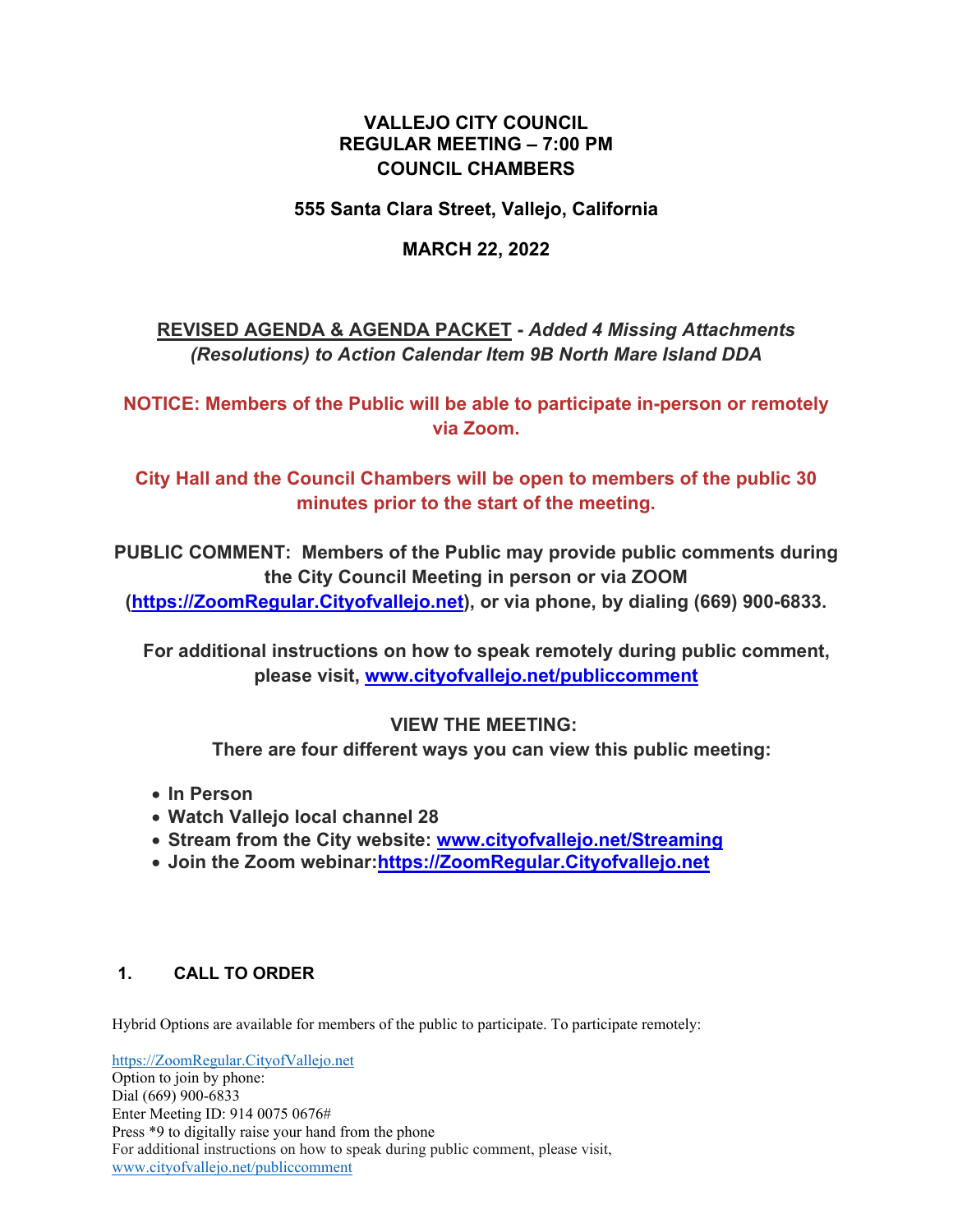# **2. PLEDGE OF ALLEGIANCE**

- **3. ROLL CALL**
- **4. REPORT OUT OF CLOSED SESSION**
- **5. PRESENTATIONS AND COMMENDATIONS**
	- A. **FIRST 5 SOLANO PRESENTATION**

### **6. FIRST COMMUNITY FORUM**

*The Community Forum is an opportunity to address the Council on any matter for which another opportunity to speak is not provided on the agenda, and which is within the jurisdiction of the Council to resolve. Any interested members of the public desiring to communicate with the City Council as part of the First Community Forum may do so in person by submitting a completed speaker's card to the City Clerk or via ZOOM:(https://ZoomRegular.Cityofvallejo.net), Option to join by phone: Dial (669) 900-6833. Enter Meeting ID: 914 0075 0676#. Press \* 9 to digitally raise your hand from the phone. For additional instructions on how to speak remotely during public comment, please visit, www.cityofvallejo.net/publiccomment. In person speakers will be recognized first. When called upon, each speaker should step to the podium, state his/her name for the record. The conduct of the community forum shall be limited to a maximum of fifteen (15) minutes, with each speaker limited to a maximum of three minutes pursuant to Vallejo Municipal Code Section 2.02.300.* 

# **7. PUBLIC COMMENT REGARDING CONSENT CALENDAR ITEMS**

*Members of the public wishing to address the Council on Consent Calendar items may do so in person by submitting a completed speaker's card to the City Clerk or via ZOOM:(https://ZoomRegular.Cityofvallejo.net), Option to join by phone: Dial (669) 900-6833. Enter Meeting ID: 914 0075 0676#. Press \* 9 to digitally raise your hand from the phone. For additional instructions on how to speak remotely during public comment, please visit, www.cityofvallejo.net/publiccomment. In person speakers will be recognized first. Each speaker is limited to three minutes pursuant to Vallejo Municipal Code Section 2.02.310. Requests for removal of Consent Items received from the public are subject to approval by a majority vote of the Council. Items removed from the Consent Calendar will be heard immediately after approval of the Consent Calendar and Agenda.*

#### **8. CONSENT CALENDAR AND APPROVAL OF AGENDA**

#### A. **APPPROVAL OF MINUTES**

Recommendation: Approve minutes of the special meetings of February 28 and March 1, 2022 and the special and regular meetings of March 8, 2022 Contact: Dawn G. Abrahamson, City Clerk (707) 648-4528 Dawn.Abrahamson@cityofvallejo.net

## B. **WAIVE READING AND AUTHORIZE INTRODUCTIONS AND/OR ADOPTION OF ORDINANCES BY TITLE ONLY**

Recommendation: Waive reading and authorize introductions and/or adoption of any and all ordinances on this Agenda, if any, by title only. This is a standard procedural action so the City Council does not have to read an ordinance in its entirety.

Contact: Dawn G. Abrahamson, City Clerk (707) 648-4527 Dawn.Abrahamson@cityofvallejo.net

# C. **ADOPT A REVISED ORDINANCE OF THE CITY COUNCIL OF THE CITY OF VALLEJO AMENDING SECTION 2.01.030 TO THE VALLEJO MUNICIPAL**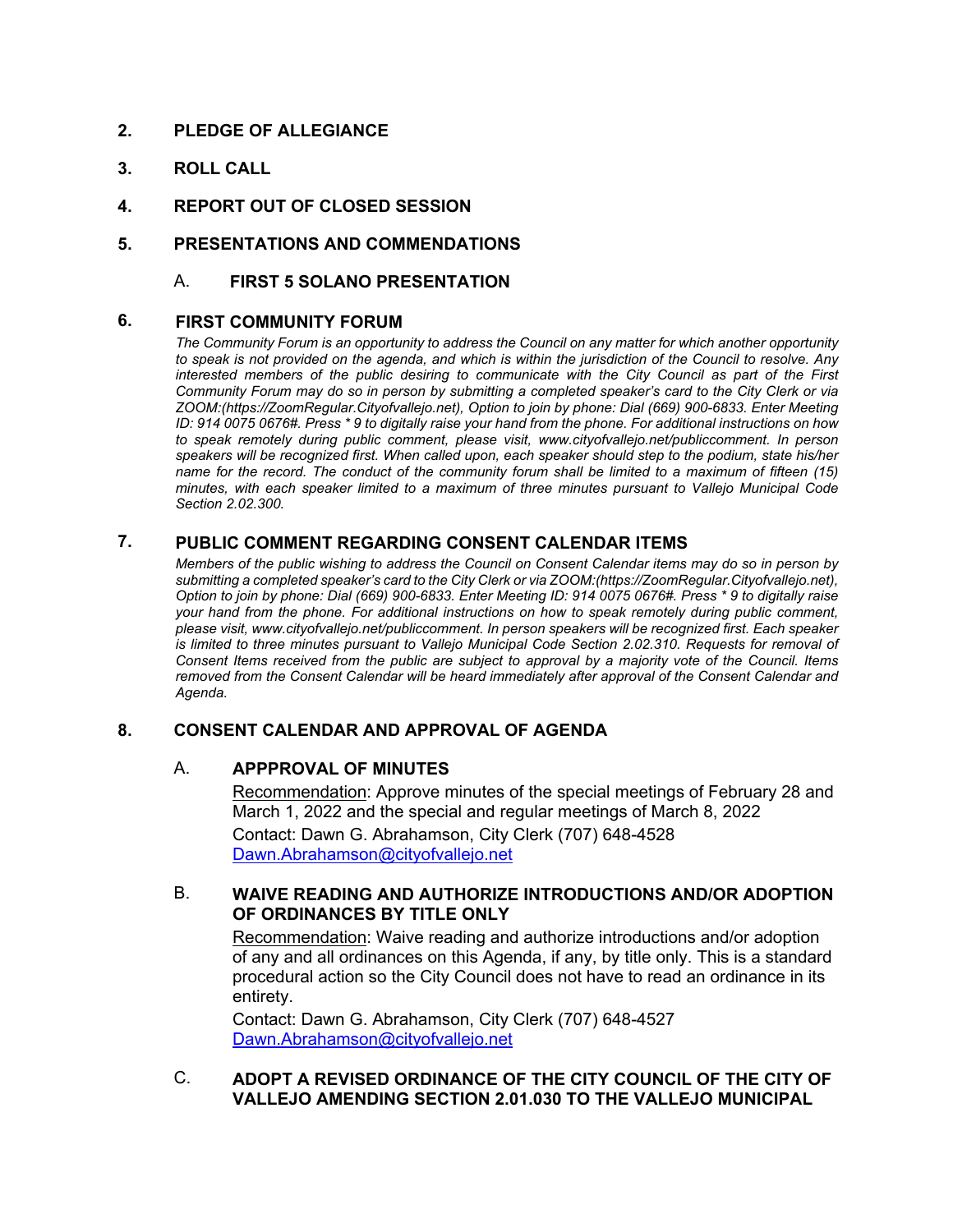### **CODE AND AMENDING THE BOUNDARIES OF THE SIX EXISTING CITY COUNCIL DISTRICTS WITH DRAFT MAP B AS THE FINAL DISTRICT MAP**

Recommendation: Adopt a revised ordinance amending Section 2.01.030 to the Vallejo Municipal Code and amending the boundaries of the six existing City Council Districts with Draft Map B as the final district map Contact: Dawn G. Abrahamson, City Clerk (707) 648-4528 Dawn.Abrahamson@cityofvallejo.net

# D. **PAYMENT OF CLAIMS: JANUARY 2022**

Recommendation: Ratify the payment of claims for the period of January 1, 2022 through January 31, 2022. Contact: Rekha Nayar, Finance Director (707) 648-4592 Rekha.Nayar@cityofvallejo.net

# E. **COUNCIL ACCEPTANCE AND SUBMITTAL TO THE STATE OF THE CITY OF VALLEJO 2021 ANNUAL PROGRESS REPORT ON THE GENERAL PLAN**

Recommendation: Staff requests that the City Council adopt a resolution accepting the City of Vallejo 2021 Annual Progress Report on the General Plan (APR) and directing staff to submit the APR to the California Department of Housing and Community Development (HCD) and the California Office of Planning and Research (OPR).

Contact: Margaret Kavanaugh-Lynch, Planning Manager, (707) 648-8604 Margaret.kavanaugh-lynch@cityofvallejo.net Cesar Orozco, Senior Planner, (707) 648-5436 Cesar.orozco@cityofvallejo.net

F. **ADOPT A RESOLUTION AUTHORIZING PREPARATION OF ENGINEER'S REPORT FOR FY2022-2023 FOR THE BORDONI RANCH, CARRIAGE OAKS, GARTHE RANCH, GLEN COVE III, GLEN COVE III 2015, HUNTER RANCH III, MARINE WORLD/ FAIRGROUNDS, MARIN VIEW, SANDPIPER POINT, SOUTH VALLEJO BUSINESS PARK AND TOWN AND COUNTRY II-V LANDSCAPE MAINTENANCE DISTRICTS**

Recommendation: Adopt a Resolution authorizing the City Manager to appoint SCI Consulting Group as the Engineer of Record to prepare the Engineer's Reports for the 11 Landscape Maintenance Districts created under the Landscape and Lighting Act of 1972.

Contact: Melissa Tigbao, Acting Public Works Director (707) 648-4301 melissa.tigbao@cityofvallejo.net

## G. **ADOPT A RESOLUTION AUTHORIZING THE PREPARATION OF THE ENGINEER'S REPORT FOR FISCAL YEAR 2022-2023 FOR THE NORTHEAST QUADRANT LANDSCAPE MAINTENANCE DISTRICT**

Recommendation: Adopt a Resolution authorizing the City Manager to appoint SCI Consulting as Engineer of Record to prepare the Engineer's Report for the Northeast Quadrant Landscape Maintenance District created under the Landscape and Lighting Act of 1972.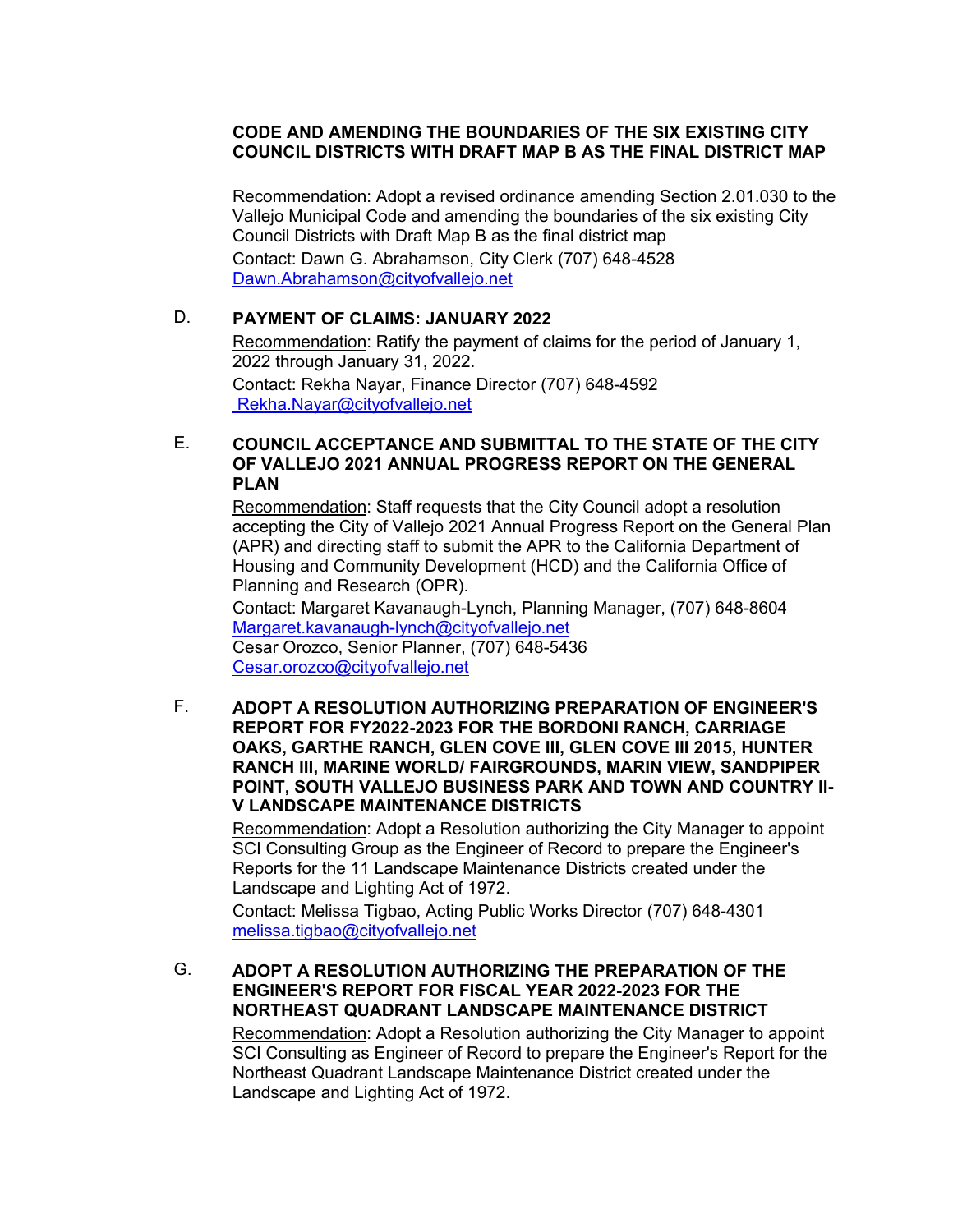Contact: Melissa Tigbao, Acting Public Works Director (707) 648-4301 melissa.tigbao@cityofvallejo.net Jason Lacey, Landscape Maintenance Manager (707) 553-7219 jason.lacey@cityofvallejo.net

# H. **ADOPT A RESOLUTION AUTHORIZING THE PREPARATION OF THE ENGINEER'S REPORT FOR FISCAL YEAR 2022-2023 FOR THE HIDDENBROOKE MAINTENANCE DISTRICT**

Recommendation: Adopt a Resolution authorizing the City Manager to appoint SCI Consulting Group as the Engineer of Record to prepare the Engineer's Report for the Hiddenbrooke Maintenance District (HMD) created under the Landscape and Lighting Act of 1972.

Contact: Melissa Tigbao, Acting Public Works Director (707) 648-4301 melissa.tigbao@cityofvallejo.net Jason Lacey, Landscape Maintenance Manager (707) 553-7219 jason.lacey@cityofvallejo.net

### I. **ADOPT RESOLUTION ACKNOWLEDGING RECEIPT OF THE 2021 STATE MANDATED FIRE INSPECTIONS REPORT FROM THE VALLEJO FIRE DEPARTMENT**

Recommendation: Adopt a Resolution acknowledging receipt of the 2021 fire inspections report.

Contact: Vincent Sproete, Fire Prevention Manager vincent.sproete@cityofvallejo.net

# J. **AUTHORIZE CITY MANAGER TO EXECUTE SECOND AMENDMENT TO DESIGN PROFESSIONAL SERVICES AGREEMENT WITH HDR ENGINEERING, INC.**

Recommendation: Authorize the City Manager to execute a Second Amendment to the Design Professional Services Agreement with HDR Engineering Inc. (HDR) dated June 12, 2018, in an amount not to exceed \$250,000.

Contact: Beth Schoenberger, Acting Water Director (707) 648-5439 Beth.Schoenberger@cityofvallejo.net Dakari Barksdale, Associate Civil Engineer (707) 567-7245 dakari.barksdale@cityofvallejo.net

# K. **ADOPT A RESOLUTION ESTABLISHING THE LIST OF SENATE BILL 1 PAVEMENT PROJECTS FOR FISCAL YEAR 2022/2023**

Recommendation: Adopt a Resolution to establish a list of proposed projects to be submitted for Senate Bill 1 Road Maintenance and Rehabilitation account funding for Fiscal Year 2022-2023.

Contact: Melissa L. Tigbao, Acting Public Works Director (707) 648-4085 Melissa.Tigbao@cityofvallejo.net

L. **AUTHORIZE CITY MANAGER TO EXECUTE AN AMENDMENT TO THE CONSULTANT AND PROFESSIONAL SERVICES AGREEMENT WITH CAPITOL ADVOCACY PARTNERS FOR GRANT SERVICES FOR THE**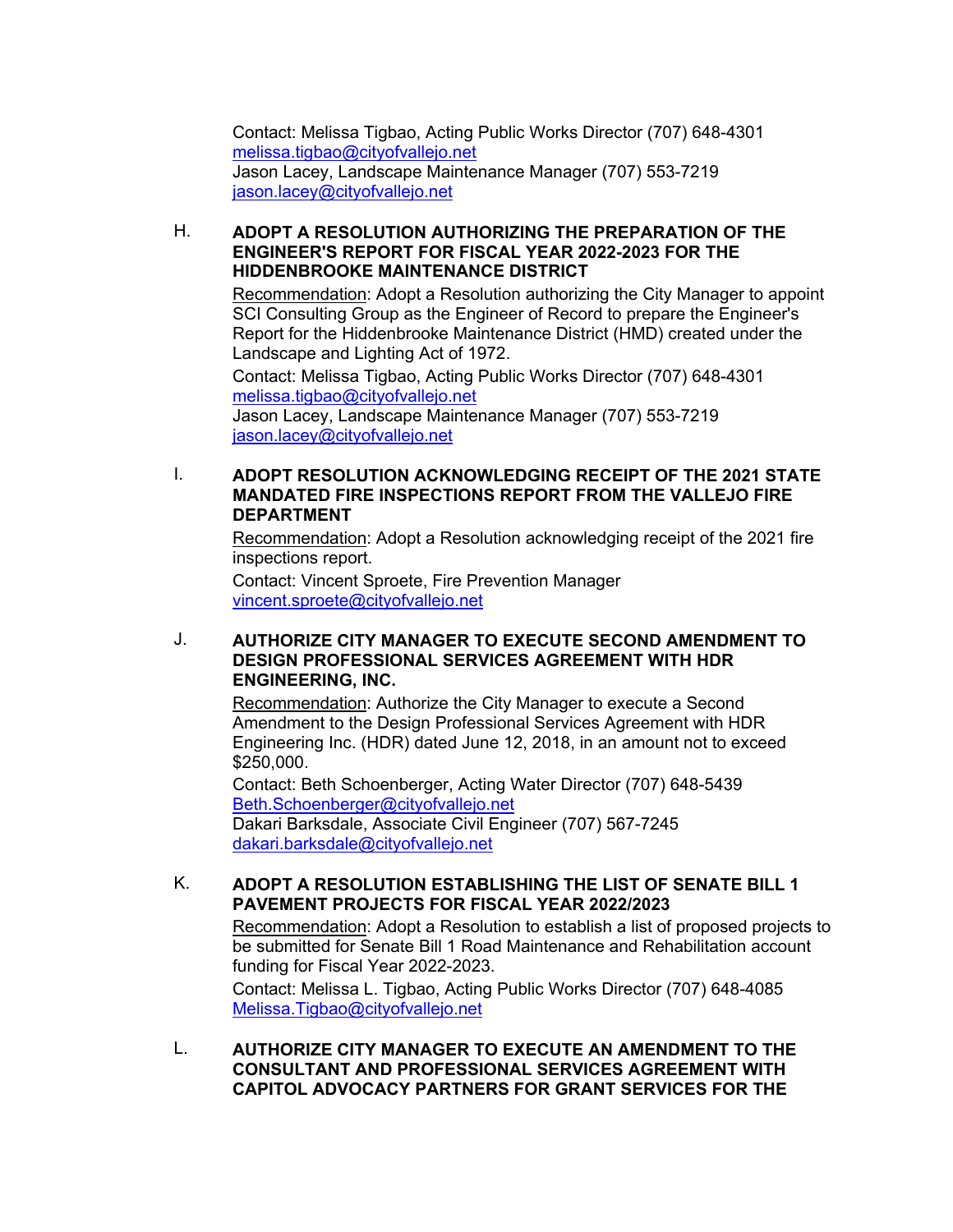### **VALLEJO POLICE DEPARTMENT IN AN AMOUNT NOT TO EXCEED \$100,000 FOR A TOTAL AMOUNT OF \$195,000 AND EXTEND THE CONTRACT TERM TO JUNE 30, 2023**

Recommendation: Authorize the City Manager to execute the First Amendment to the Consultant and Professional Services Agreement with Capitol Advocacy Partners, for Police Department grant services, to increase the agreement by \$100,000 to a new not-to-exceed amount of \$195,000 with the agreement ending on June 30, 2023.

Contact: Shawny Willilams, Chief of Police Shawny.Williams@cityofvallejo.net

### M. **ADOPT A RESOLUTION AUTHORIZING THE CITY MANAGER TO ENTER INTO A MEMORANDUM OF AGREEMENT WITH THE SOLANO STORMWATER ALLIANCE**

Recommendation: Adopt a resolution authorizing the City Manager to enter into a Memorandum of Agreement with the Solano Stormwater Alliance, which is comprised of the following jurisdictions and agencies: Fairfield Suisun Water District, City of Fairfield, Suisun City and Vallejo Wastewater and Flood Control District.

Contact: Melissa Tigbao, Acting Public Works Director (707) 648-4301 Melissa.Tigbao@cityofvallejo.net

Derek Crutchfield, Acting Environmental Services Manager (707) 648-5346 Derek.Crutchfield@cityofvallejo.net

# N. **ADOPT A RESOLUTION AUTHORIZING THE CITY MANAGER TO EXECUTE THE THIRD AMENDMENT TO THE CONSULTANT AND PROFESSIONAL SERVICES AGREEMENT WITH TRC SOLUTIONS, INC.**

Recommendation: Adopt a Resolution authorizing the City Manager to execute the Third Amendment to the Consultant and Professional Services Agreement with TRC Solutions, Inc. to extend the expiration date to June 30, 2022, and increase the not to exceed limit to \$108,206 for monitoring of lead and asbestos levels in the Vallejo Police Department building located at 111 Amador Street. Contact:

Melissa Tigbao, Public Works Director (A) (707) 648-4301 Melissa.Tigbao@cityofvallejo.net Derek Crutchfield, Interim Environmental Services Manager (707) 648-5346 Derek.Crutchfield@cityofvallejo.net

### O. **AUTHORIZE MAYOR AND CITY MANAGER TO SEND LETTER OF REQUEST TO SENATOR DODD ON BEHALF OF THE CITY COUNCIL TO SUPPORT STATE LEGISLATION ENABLING LOCAL TAXING AUTHORITY TO EXCEED THE CURRENT THRESHOLD**

Recommendation: Send a letter of request to Senator Dodd that legislation be considered to increase Vallejo's local taxing authority to exceed the current local sales and use threshold to support local road improvements.

Contact: Terrance Davis, Interim Assistant Manager, (707)648-4301 Terrance.Davis@cityofvallejo.net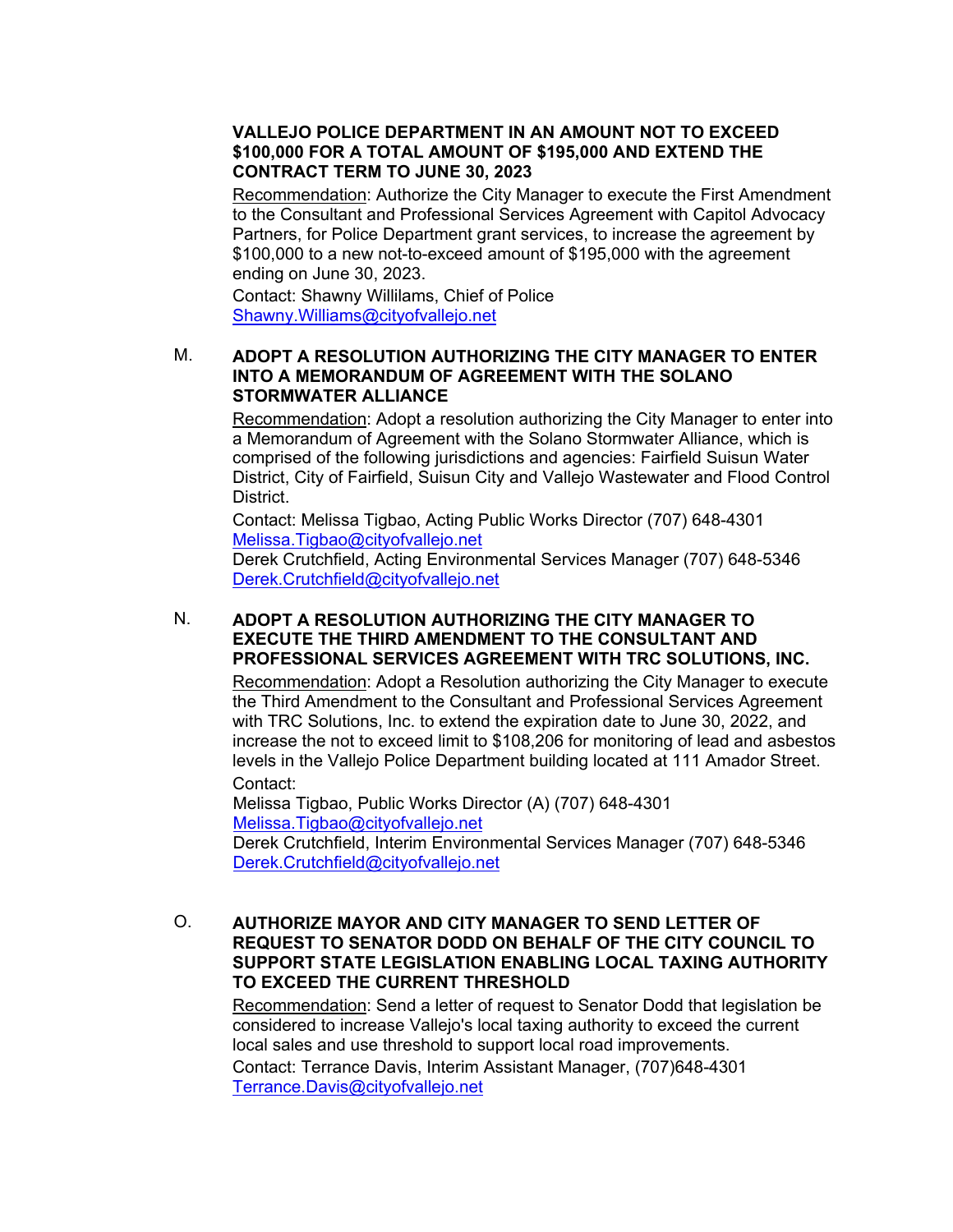- P. **ISSUE A PROCLAMATION RECOGNIZING DOCTORS' DAY MARCH 2022** Recommendation: At the request of Sutter Solano, issue a proclamation recognizing Doctors' Month March 2022 Contact: Mayor McConnell Robert.McConnell@cityofvallejo.net
- Q. **ADOPT RESOLUTION APPROVING AN ON-CALL CONSULTANT AND PROFESSIONAL SERVICES AGREEMENT WITH 4LEAF, INC. FOR WATER ENGINEERING CONSULTING SERVICES AND AUTHORIZING THE CITY MANAGER TO EXECUTE SAME IN A TOTAL AMOUNT NOT-TO-EXCEED \$2 MILLION AND LIMITED TO \$500,000 PER YEAR FOR FOUR YEARS AS PART OF THE CITY'S PROGRAM FOR UPGRADING AND REPLACING OUTDATED CITY WATER INFRASTRUCTURE**

Recommendation: Adopt resolution approving an on-call consultant and professional services agreement with 4leaf, Inc. for water engineering services and authorizing the city manager to execute same.

Contact: Beth Schoenberger, Acting Water Director (707) 648-5439 Beth.Schoenberger@cityofvallejo.net

Kent Carothers, P.E. Water Engineering Manager (707) 648-4309 Kent.Carothers@cityofvallejo.net

R. **ADOPT RESOLUTION APPROVING AN ON-CALL CONSULTANT AND PROFESSIONAL SERVICES AGREEMENT WITH BALANCE HYDROLOGICS, INC. FOR WATER ENGINEERING CONSULTING SERVICES AND AUTHORIZING THE CITY MANAGER TO EXECUTE SAME IN A TOTAL AMOUNT NOT-TO-EXCEED \$2 MILLION AND LIMITED TO \$500,000 PER YEAR FOR FOUR YEARS AS PART OF THE CITY'S PROGRAM FOR UPGRADING AND REPLACING OUTDATED CITY WATER INFRASTRUCTURE**

Recommendation: Adopt resolution approving an on-call consultant and professional services agreement with Balance Hydologics, Inc. for water engineering consulting services and authorizing the City Manager to execute same in a total amount not-to-exceed \$2 million and limited to \$500,000 per year for four years as part of the City's program for upgrading and replacing outdated City water infrastructure.

Contact: Beth Schoenberger, Acting Water Director (707) 648-5439 Beth.Schoenberger@cityofvallejo.net Kent Carothers, P.E. Water Engineering Manager (707) 648-4309

Kent.Carothers@cityofvallejo.net

S. **ADOPT RESOLUTION APPROVING AN ON-CALL CONSULTANT AND PROFESSIONAL SERVICES AGREEMENT AND A DESIGN PROFESSIONAL SERVICES AGREEMENT WITH BKF ENGINEERS FOR WATER ENGINEERING SERVICES AND DESIGN SERVICES AND AUTHORIZING THE CITY MANAGER TO EXECUTE SAME IN A TOTAL AMOUNT NOT-TO-EXCEED \$2 MILLION AND LIMITED TO \$500,000 PER YEAR FOR FOUR YEARS AS PART OF THE CITY'S PROGRAM FOR UPGRADING AND REPLACING OUTDATED CITY WATER INFRASTRUCTURE**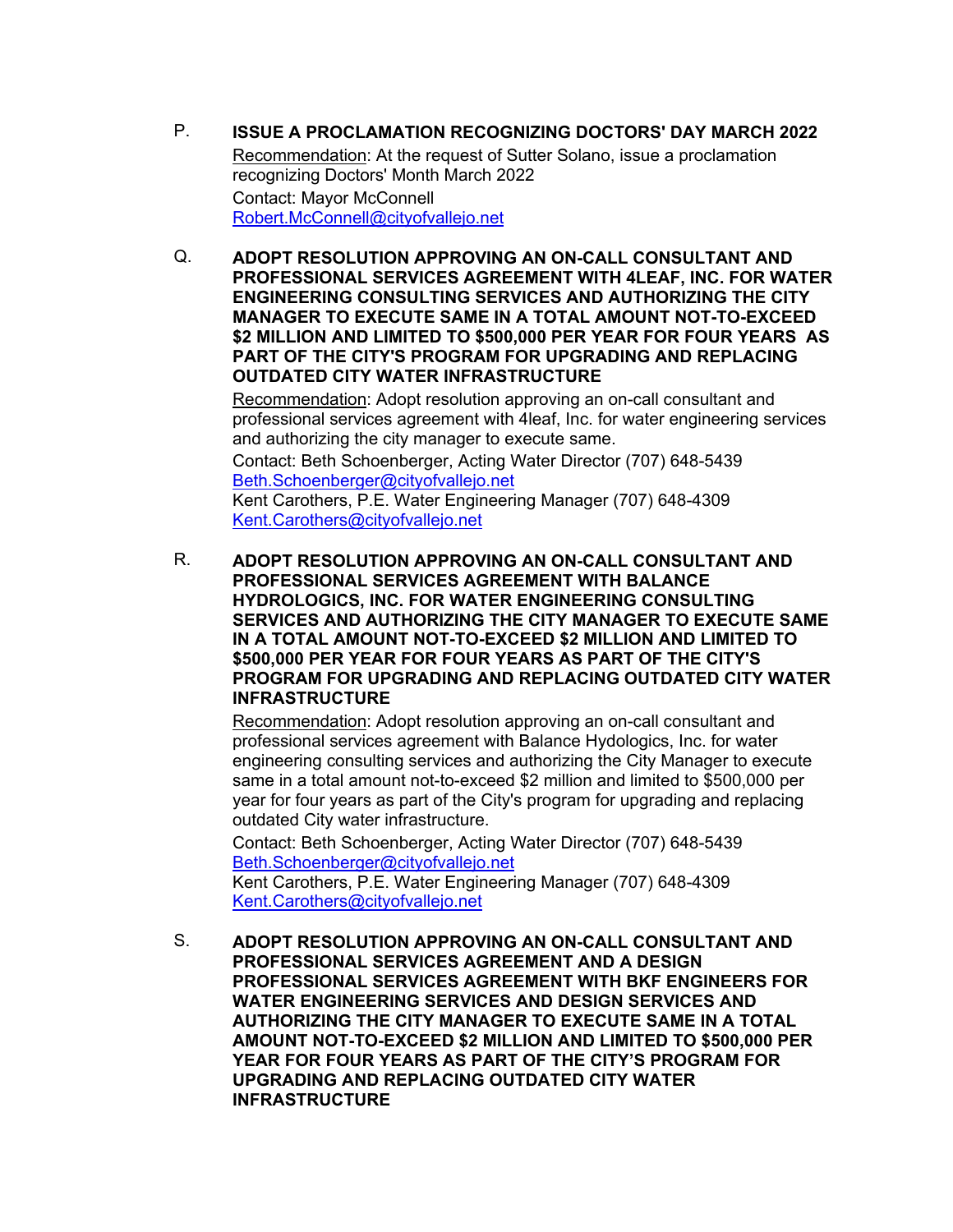Recommendation: Adopt resolution approving an on-call Consultant and Professional Services Agreement and a Design Professional Services Agreement with BKF Engineers for water engineering services and design services and authorizing the City Manager to execute same in a total amount not-to-exceed \$2 million for each contract and limited to \$500,000 per year for four years as part of the City's program for upgrading and replacing outdated City water infrastructure.

Contact: Beth Schoenberger, Acting Water Director (707) 648-5439 Beth.Schoenberger@cityofvallejo.net Kent Carothers, P.E. Water Engineering Manager (707) 648-4309

Kent.Carothers@cityofvallejo.net

T. **ADOPT RESOLUTION APPROVING AN ON-CALL CONSULTANT AND PROFESSIONAL SERVICES AGREEMENT AND A DESIGN PROFESSIONAL SERVICES AGREEMENT WITH CAROLLO ENGINEERS, INC. FOR WATER ENGINEERING SERVICES AND DESIGN SERVICES AND AUTHORIZING THE CITY MANAGER TO EXECUTE SAME IN A TOTAL AMOUNT NOT-TO-EXCEED \$2 MILLION AND LIMITED TO \$500,000 PER YEAR FOR FOUR YEARS AS PART OF THE CITY'S PROGRAM FOR UPGRADING AND REPLACING OUTDATED CITY WATER INFRASTRUCTURE** 

Recommendation: Adopt resolution approving an on-call Consultant and Professional Services Agreement and a Design Professional Services Agreement with Carollo Engineers, Inc. for water engineering services and design services and authorizing the City Manager to execute same in a total amount not-to-exceed \$2 million for each contract and limited to \$500,000 per year for four years as part of the City's program for upgrading and replacing outdated City water infrastructure.

Contact: Beth Schoenberger, Acting Water Director (707) 648-5439 Beth.Schoenberger@cityofvallejo.net

Kent Carothers, P.E. Water Engineering Manager (707) 648-4309 Kent.Carothers@cityofvallejo.net

U. **ADOPT RESOLUTION APPROVING AN ON-CALL CONSULTANT AND PROFESSIONAL SERVICES AGREEMENT AND A DESIGN PROFESSIONAL SERVICES AGREEMENT WITH GEI CONSULTANTS, INC. FOR WATER ENGINEERING SERVICES AND DESIGN SERVICES AND AUTHORIZING THE CITY MANAGER TO EXECUTE SAME IN A TOTAL AMOUNT NOT-TO-EXCEED \$2 MILLION FOR EACH CONTRACT AND LIMITED TO \$500,000 PER YEAR FOR FOUR YEARS AS PART OF THE CITY'S PROGRAM FOR UPGRADING AND REPLACING OUTDATED CITY WATER INFRASTRUCTURE** 

Recommendation: Adopt resolution approving an on-call Consultant and Professional Services Agreement and a Design Professional Services Agreement with GEI Consutants, Inc. for water engineering services and design services and authorizing the City Manager to execute same in a total amount not-to-exceed \$2 million for each contract and limited to \$500,000 per year for four years as part of the City's program for upgrading and replacing outdated City water infrastructure.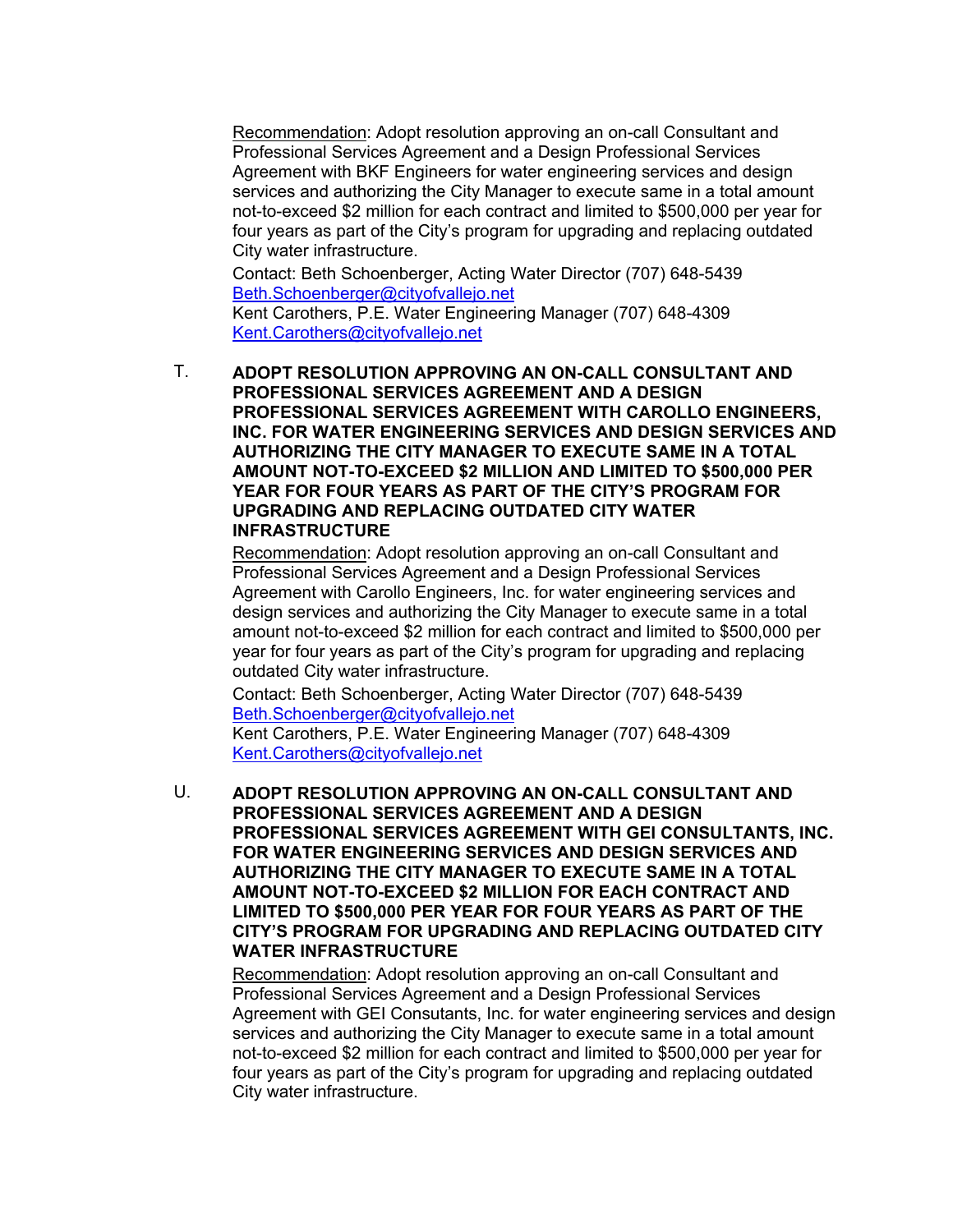Contact: Beth Schoenberger, Acting Water Director (707) 648-5439 Beth.Schoenberger@cityofvallejo.net Kent Carothers, P.E. Water Engineering Manager (707) 648-4309 Kent.Carothers@cityofvallejo.net

V. **ADOPT RESOLUTION APPROVING AN ON-CALL CONSULTANT AND PROFESSIONAL SERVICES AGREEMENT AND A DESIGN PROFESSIONAL SERVICES AGREEMENT WITH HDR ENGINEERING, INC. FOR WATER ENGINEERING SERVICES AND DESIGN SERVICES AND AUTHORIZING THE CITY MANAGER TO EXECUTE SAME IN A TOTAL AMOUNT NOT-TO-EXCEED \$2 MILLION FOR EACH CONTRACT AND LIMITED TO \$500,000 PER YEAR FOR FOUR YEARS AS PART OF THE CITY'S PROGRAM FOR UPGRADING AND REPLACING OUTDATED CITY WATER INFRASTRUCTURE**

Recommendation: Adopt resolution approving an on-call Consultant and Professional Services Agreement and a Design Professional Services Agreement with HDR Engineering, Inc. for water engineering services and design services and authorizing the City Manager to execute same in a total amount not-to-exceed \$2 million for each contract and limited to \$500,000 per year for four years as part of the City's program for upgrading and replacing outdated City water infrastructure.

Contact: Beth Schoenberger, Acting Water Director (707) 648-5439 Beth.Schoenberger@cityofvallejo.net Kent Carothers, P.E. Water Engineering Manager (707) 648-4309 Kent.Carothers@cityofvallejo.net

W. **ADOPT RESOLUTION APPROVING AN ON-CALL CONSULTANT AND PROFESSIONAL SERVICES AGREEMENT AND A DESIGN PROFESSIONAL SERVICES AGREEMENT WITH HYDROSCIENCE ENGINEERS, INC. FOR WATER ENGINEERING SERVICES AND DESIGN SERVICES AND AUTHORIZING THE CITY MANAGER TO EXECUTE SAME IN A TOTAL AMOUNT NOT-TO-EXCEED \$2 MILLION AND LIMITED TO \$500,000 PER YEAR FOR FOUR YEARS AS PART OF THE CITY'S PROGRAM FOR UPGRADING AND REPLACING OUTDATED CITY WATER INFRASTRUCTURE** 

Recommendation: Adopt resolution approving an on-call consultant and professional services agreement and a design professional services agreement with hydroscience engineers, inc. For water engineering services and design services and authorizing the city manager to execute same in a total amount not-to-exceed \$2 million and limited to \$500,000 per year for four years as part of the city's program for upgrading and replacing outdated city water infrastructure.

Contact: Beth Schoenberger, Acting Water Director (707) 648-5439 Beth.Schoenberger@cityofvallejo.net Kent Carothers, P.E. Water Engineering Manager (707) 648-4309 Kent.Carothers@cityofvallejo.net

X. **ADOPT RESOLUTION APPROVING AN ON-CALL CONSULTANT AND PROFESSIONAL SERVICES AGREEMENT AND A DESIGN**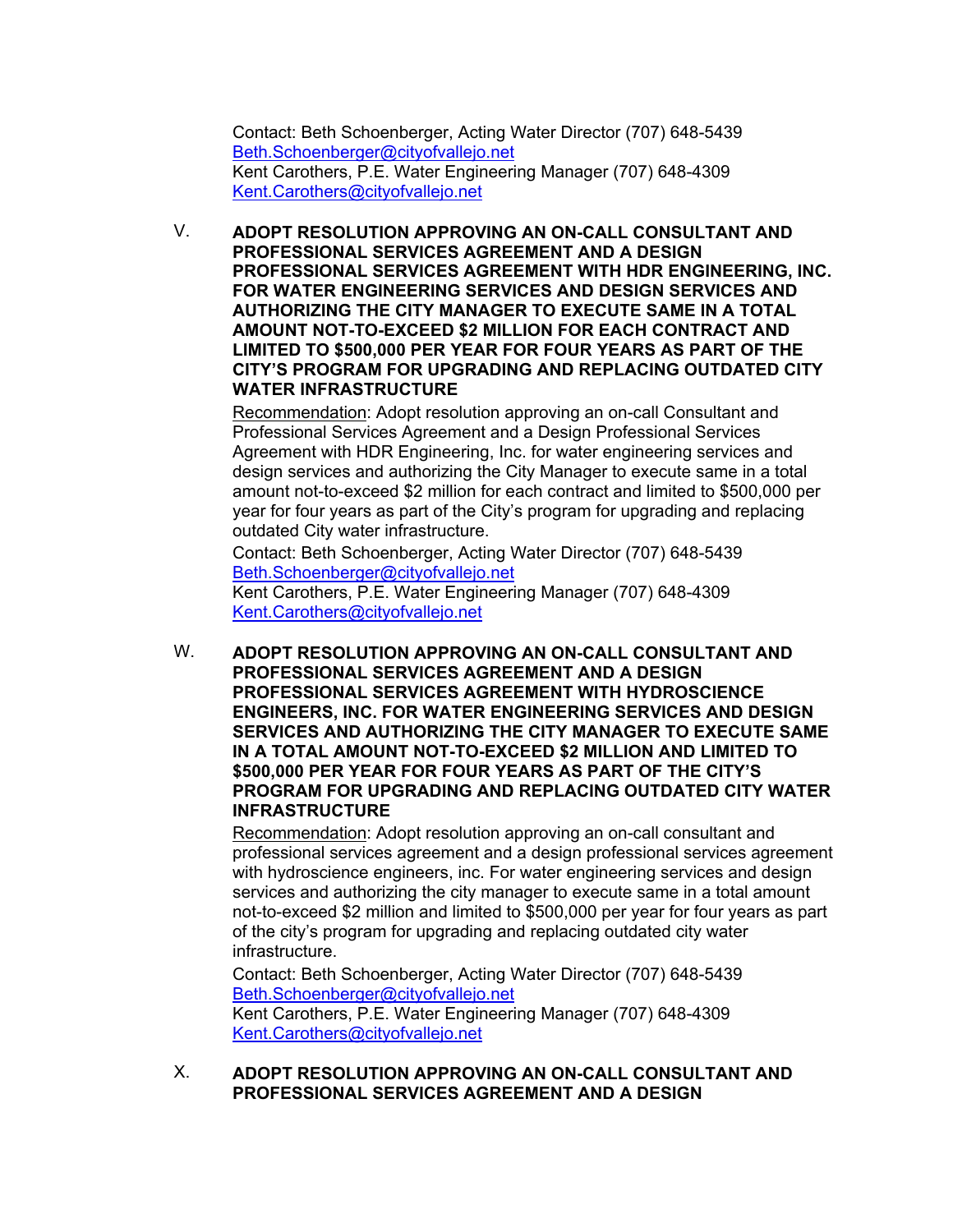**PROFESSIONAL SERVICES AGREEMENT WITH LEE AND RO, INC. FOR WATER ENGINEERING SERVICES AND DESIGN SERVICES AND AUTHORIZING THE CITY MANAGER TO EXECUTE SAME IN A TOTAL AMOUNT NOT-TO-EXCEED \$2 MILLION FOR EACH CONTRACT AND LIMITED TO \$500,000 PER YEAR FOR FOUR YEARS AS PART OF THE CITY'S PROGRAM FOR UPGRADING AND REPLACING OUTDATED CITY WATER INFRASTRUCTURE** 

Recommendation: Adopt resolution approving an on-call Consultant and Professional Services Agreement and a Design Professional Services Agreement with Lee and Ro, Inc. for water engineering services and design services and authorizing the City Manager to execute same in a total amount not-to-exceed \$2 million for each contract and limited to \$500,000 per year for four years as part of the City's program for upgrading and replacing outdated City water infrastructure.

Contact: Beth Schoenberger, Acting Water Director (707) 648-5439 Beth.Schoenberger@cityofvallejo.net Kent Carothers, P.E. Water Engineering Manager (707) 648-4309 Kent.Carothers@cityofvallejo.net

Y. **ADOPT RESOLUTION APPROVING AN ON-CALL CONSULTANT AND PROFESSIONAL SERVICES AGREEMENT WITH NICHOLS CONSULTING ENGINEERS, CHTD. FOR WATER ENGINEERING CONSULTING SERVICES AND AUTHORIZING THE CITY MANAGER TO EXECUTE SAME IN A TOTAL AMOUNT NOT-TO-EXCEED \$2 MILLION AND LIMITED TO \$500,000 PER YEAR FOR FOUR YEARS AS PART OF THE CITY'S PROGRAM FOR UPGRADING AND REPLACING OUTDATED CITY WATER INFRASTRUCTURE**

Recommendation: Adopt resolution approving an on-call consultant and professional services agreement with Nichols Consulting Engineering, CHTD. for water engineering consulting services and authorizing the City Manager to execute same in a total amount not-to-exceed \$2 million and limited to \$500,000 per year for four years as part of the City's program for upgrading and replacing outdated City water infrastructure.

Contact: Beth Schoenberger, Acting Water Director (707) 648-5439 Beth.Schoenberger@cityofvallejo.net

Kent Carothers, P.E. Water Engineering Manager (707) 648-4309 Kent.Carothers@cityofvallejo.net

Z. **ADOPT RESOLUTION APPROVING AN ON-CALL CONSULTANT AND PROFESSIONAL SERVICES AGREEMENT WITH PARK ENGINEERING, INC. FOR WATER ENGINEERING CONSULTING SERVICES AND AUTHORIZING THE CITY MANAGER TO EXECUTE SAME IN A TOTAL AMOUNT NOT-TO-EXCEED \$2 MILLION AND LIMITED TO \$500,000 PER YEAR FOR FOUR YEARS AS PART OF THE CITY'S PROGRAM FOR UPGRADING AND REPLACING OUTDATED CITY WATER INFRASTRUCTURE**

Recommendation: Adopt resolution approving an on-call consultant and professional services agreement with Park Engineering, Inc. for water engineering consulting services and authorizing the City Manager to execute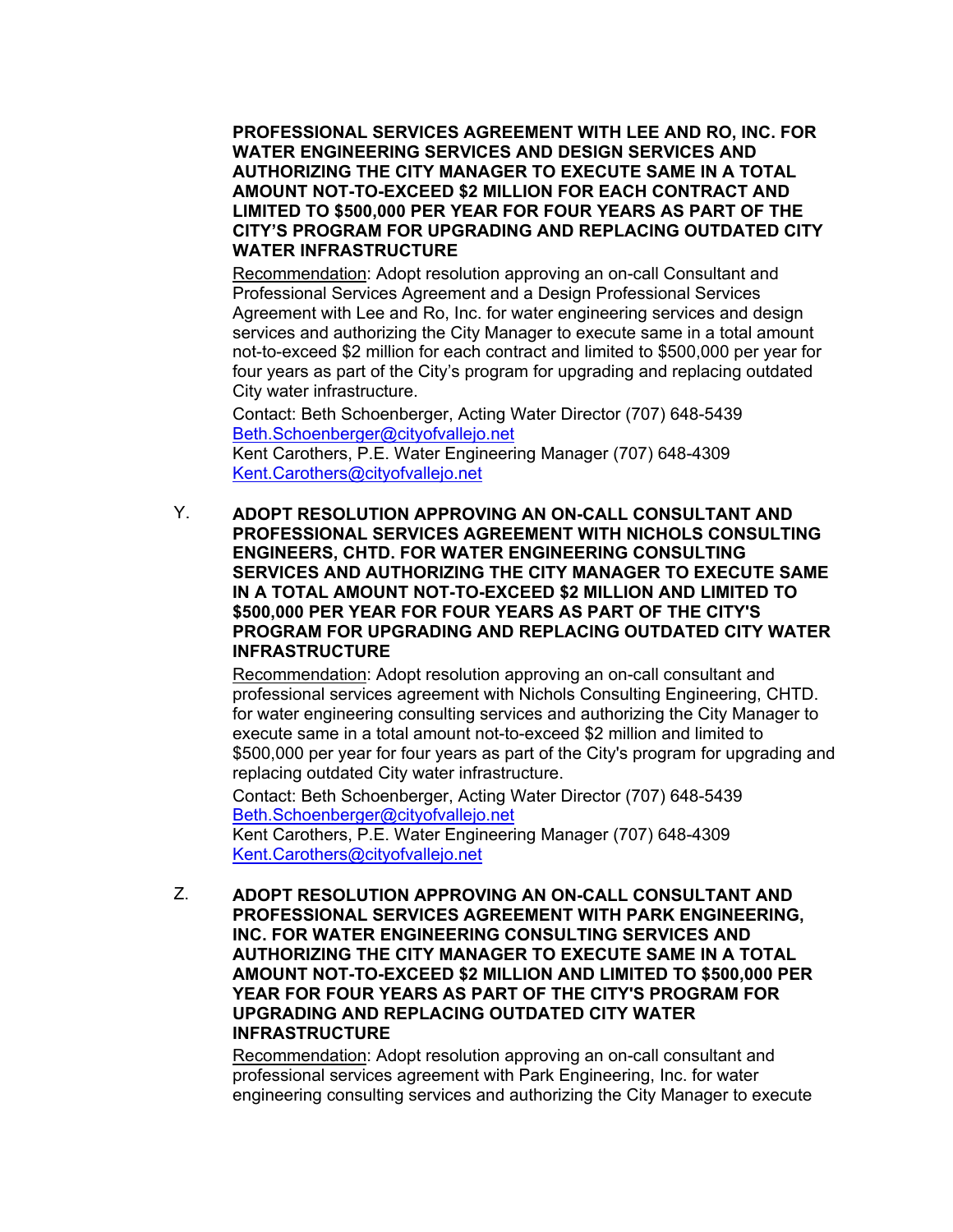same in a total amount not-to-exceed \$2 million and limited to \$500,000 per year for four years as part of the City's program for upgrading and replacing outdated City water infrastructure.

Contact: Beth Schoenberger, Acting Water Director (707) 648-5439 Beth.Schoenberger@cityofvallejo.net Kent Carothers, P.E. Water Engineering Manager (707) 648-4309 Kent.Carothers@cityofvallejo.net

AA. **ADOPT RESOLUTION APPROVING AN ON-CALL CONSULTANT AND PROFESSIONAL SERVICES AGREEMENT AND A DESIGN PROFESSIONAL SERVICES AGREEMENT WITH SCHAAF & WHEELER CONSULTING CIVIL ENGINEERS FOR WATER ENGINEERING SERVICES AND DESIGN SERVICES AND AUTHORIZING THE CITY MANAGER TO EXECUTE SAME IN A TOTAL AMOUNT NOT-TO-EXCEED \$2 MILLION FOR EACH CONTRACT AND LIMITED TO \$500,000 PER YEAR FOR FOUR YEARS AS PART OF THE CITY'S PROGRAM FOR UPGRADING AND REPLACING OUTDATED CITY WATER INFRASTRUCTURE**

Recommendation: Adopt resolution approving an on-call Consultant and Professional Services Agreement and a Design Professional Services Agreement with Schaaf & Wheeler Consulting Civil Engineers for water engineering services and design services and authorizing the City Manager to execute same in a total amount not-to-exceed \$2 million for each contract and limited to \$500,000 per year for four years as part of the City's program for upgrading and replacing outdated City water infrastructure.

Contact: Beth Schoenberger, Acting Water Director (707) 648-5439 Beth.Schoenberger@cityofvallejo.net Kent Carothers, P.E. Water Engineering Manager (707) 648-4309

Kent.Carothers@cityofvallejo.net

BB. **ADOPT RESOLUTION APPROVING AN ON-CALL CONSULTANT AND PROFESSIONAL SERVICES AGREEMENT WITH SEQUOIA ECOLOGICAL CONSULTING, INC. FOR WATER ENGINEERING CONSULTING SERVICES AND AUTHORIZING THE CITY MANAGER TO EXECUTE SAME IN A TOTAL AMOUNT NOT-TO-EXCEED \$2 MILLION AND LIMITED TO \$500,000 PER YEAR FOR FOUR YEARS AS PART OF THE CITY'S PROGRAM FOR UPGRADING AND REPLACING OUTDATED CITY WATER INFRASTRUCTURE**

Recommendation: Adopt resolution approving an on-call consultant and professional services agreement with Sequoia Ecological Consulting, Inc. for water engineering consulting services and authorizing the City Manager to execute same in a total amount not-to-exceed \$2 million and limited to \$500,000 per year for four years as part of the City's program for upgrading and replacing outdated City water infrastructure.

Contact: Beth Schoenberger, Acting Water Director (707) 648-5439 Beth.Schoenberger@cityofvallejo.net

Kent Carothers, P.E. Water Engineering Manager (707) 648-4309 Kent.Carothers@cityofvallejo.net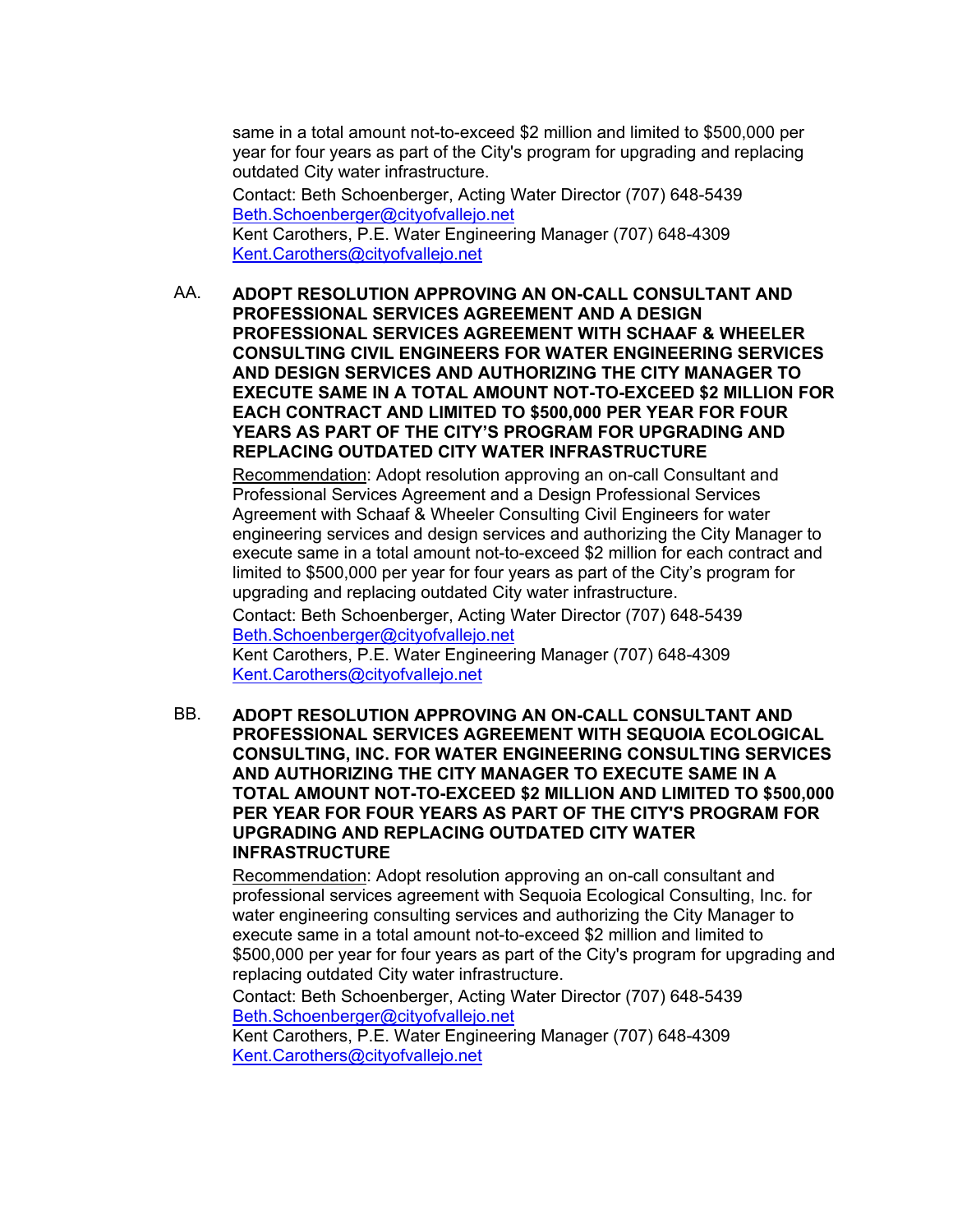CC. **ADOPT RESOLUTION APPROVING AN ON-CALL CONSULTANT AND PROFESSIONAL SERVICES AGREEMENT WITH ZANJERO, INC. FOR WATER ENGINEERING CONSULTING SERVICES AND AUTHORIZING THE CITY MANAGER TO EXECUTE SAME IN A TOTAL AMOUNT NOT-TO-EXCEED \$2 MILLION AND LIMITED TO \$500,000 PER YEAR FOR FOUR YEARS AS PART OF THE CITY'S PROGRAM FOR UPGRADING AND REPLACING OUTDATED CITY WATER INFRASTRUCTURE** 

Recommendation: Adopt resolution approving an on-call consultant and professional services agreement with Zanjero, Inc. for water engineering consulting services and authorizing the City Manager to execute same in a total amount not-to-exceed \$2 million and limited to \$500,000 per year for four years as part of the City's program for upgrading and replacing outdated City water infrastructure.

Contact: Beth Schoenberger, Acting Water Director (707) 648-5439 Beth.Schoenberger@cityofvallejo.net Kent Carothers, P.E. Water Engineering Manager (707) 648-4309 Kent.Carothers@cityofvallejo.net

DD. **ADOPT RESOLUTION APPROVING AN ON-CALL CONSULTANT AND PROFESSIONAL SERVICES AGREEMENT WITH CONSOLIDATED CM FOR WATER ENGINEERING CONSULTING SERVICES AND AUTHORIZING THE CITY MANAGER TO EXECUTE SAME IN A TOTAL AMOUNT NOT-TO-EXCEED \$2 MILLION AND LIMITED TO \$500,000 PER YEAR FOR FOUR YEARS AS PART OF THE CITY'S PROGRAM FOR UPGRADING AND REPLACING OUTDATED CITY WATER INFRASTRUCTURE**

Recommendation: Adopt resolution approving an on-call consultant and professional services agreement with Consolidated CM for water engineering consulting services and authorizing the City Manager to execute same in a total amount not-to-exceed \$2 million and limited to \$500,000 per year for four years as part of the City's program for upgrading and replacing outdated City water infrastructure.

Contact: Beth Schoenberger, Acting Water Director (707) 648-5439 Beth.Schoenberger@cityofvallejo.net Kent Carothers, P.E. Water Engineering Manager (707) 648-4309 Kent.Carothers@cityofvallejo.net

EE. **ADOPT RESOLUTION APPROVING AN ON-CALL CONSULTANT AND PROFESSIONAL SERVICES AGREEMENT WITH INTERWEST CONSULTING GROUP, INC. FOR WATER ENGINEERING CONSULTING SERVICES AND AUTHORIZING THE CITY MANAGER TO EXECUTE SAME IN A TOTAL AMOUNT NOT-TO-EXCEED \$2 MILLION AND LIMITED TO \$500,000 PER YEAR FOR FOUR YEARS AS PART OF THE CITY'S PROGRAM FOR UPGRADING AND REPLACING OUTDATED CITY WATER INFRASTRUCTURE**

Recommendation: Adopt resolution approving an on-call Consultant and Professional Services Agreement and a Design Professional Services Agreement with Interwest Consult Group, Inc. for water engineering services and design services and authorizing the City Manager to execute same in a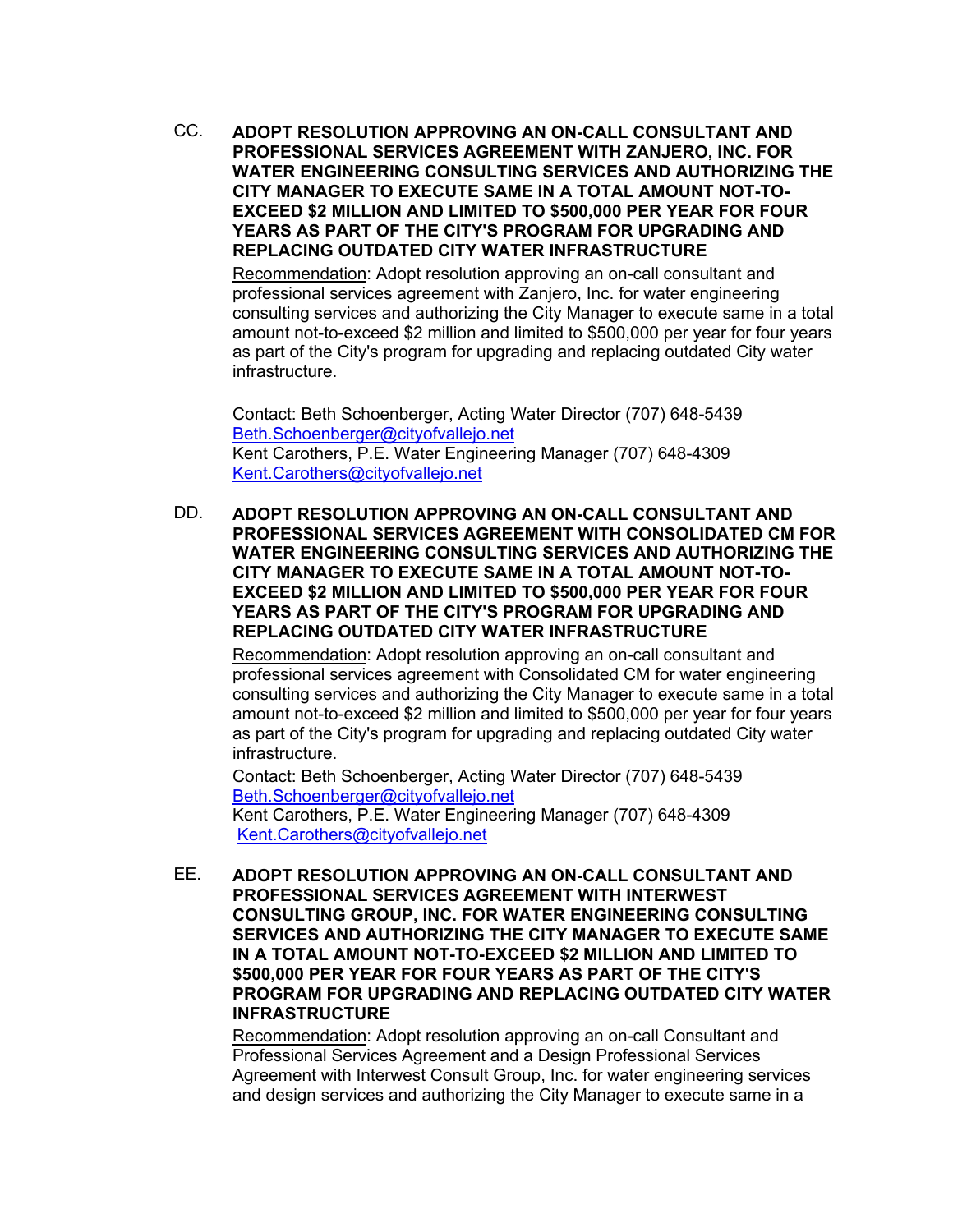total amount not-to-exceed \$2 million for each contract and limited to \$500,000 per year for four years as part of the City's program for upgrading and replacing outdated City water infrastructure.

Contact: Beth Schoenberger, Acting Water Director (707) 648-5439 Beth.Schoenberger@cityofvallejo.net Kent Carothers, P.E. Water Engineering Manager (707) 648-4309 Kent.Carothers@cityofvallejo.net

FF. **ADOPT RESOLUTION APPROVING AN ON-CALL CONSULTANT AND PROFESSIONAL SERVICES AGREEMENT AND A DESIGN PROFESSIONAL SERVICES AGREEMENT WITH WEST YOST ASSOCIATES, INC. FOR WATER ENGINEERING SERVICES AND DESIGN SERVICES AND AUTHORIZING THE CITY MANAGER TO EXECUTE SAME IN A TOTAL AMOUNT NOT-TO-EXCEED \$2 MILLION FOR EACH CONTRACT AND LIMITED TO \$500,000 PER YEAR FOR FOUR YEARS AS PART OF THE CITY'S PROGRAM FOR UPGRADING AND REPLACING OUTDATED CITY WATER INFRASTRUCTURE**

Recommendation: Adopt resolution approving an on-call Consultant and Professional Services Agreement and a Design Professional Services Agreement with West Yost Associates, Inc. for water engineering services and design services and authorizing the City Manager to execute same in a total amount not-to-exceed \$2 million for each contract and limited to \$500,000 per year for four years as part of the City's program for upgrading and replacing outdated City water infrastructure.

Contact: Beth Schoenberger, Acting Water Director (707) 648-5439 Beth.Schoenberger@cityofvallejo.net Kent Carothers, P.E. Water Engineering Manager (707) 648-4309 Kent.Carothers@cityofvallejo.net

GG. **ADOPT RESOLUTION APPROVING AN ON-CALL CONSULTANT AND PROFESSIONAL SERVICES AGREEMENT AND A DESIGN PROFESSIONAL SERVICES AGREEMENT WITH GHD, INC. FOR WATER ENGINEERING SERVICES AND DESIGN SERVICES AND AUTHORIZING THE CITY MANAGER TO EXECUTE SAME IN A TOTAL AMOUNT NOT-TO-EXCEED \$2 MILLION AND LIMITED TO \$500,000 PER YEAR FOR FOUR YEARS AS PART OF THE CITY'S PROGRAM FOR UPGRADING AND REPLACING OUTDATED CITY WATER INFRASTRUCTURE**

Recommendation: Adopt resolution approving an on-call Consultant and Professional Services Agreement and a Design Professional Services Agreement with GHD, Inc. for water engineering services and design services and authorizing the City Manager to execute same in a total amount not-toexceed \$2 million for each contract and limited to \$500,000 per year for four years as part of the City's program for upgrading and replacing outdated City water infrastructure.

Contact: Beth Schoenberger, Acting Water Director (707) 648-5439 Beth.Schoenberger@cityofvallejo.net

Kent Carothers, P.E. Water Engineering Manager (707) 648-4309 Kent.Carothers@cityofvallejo.net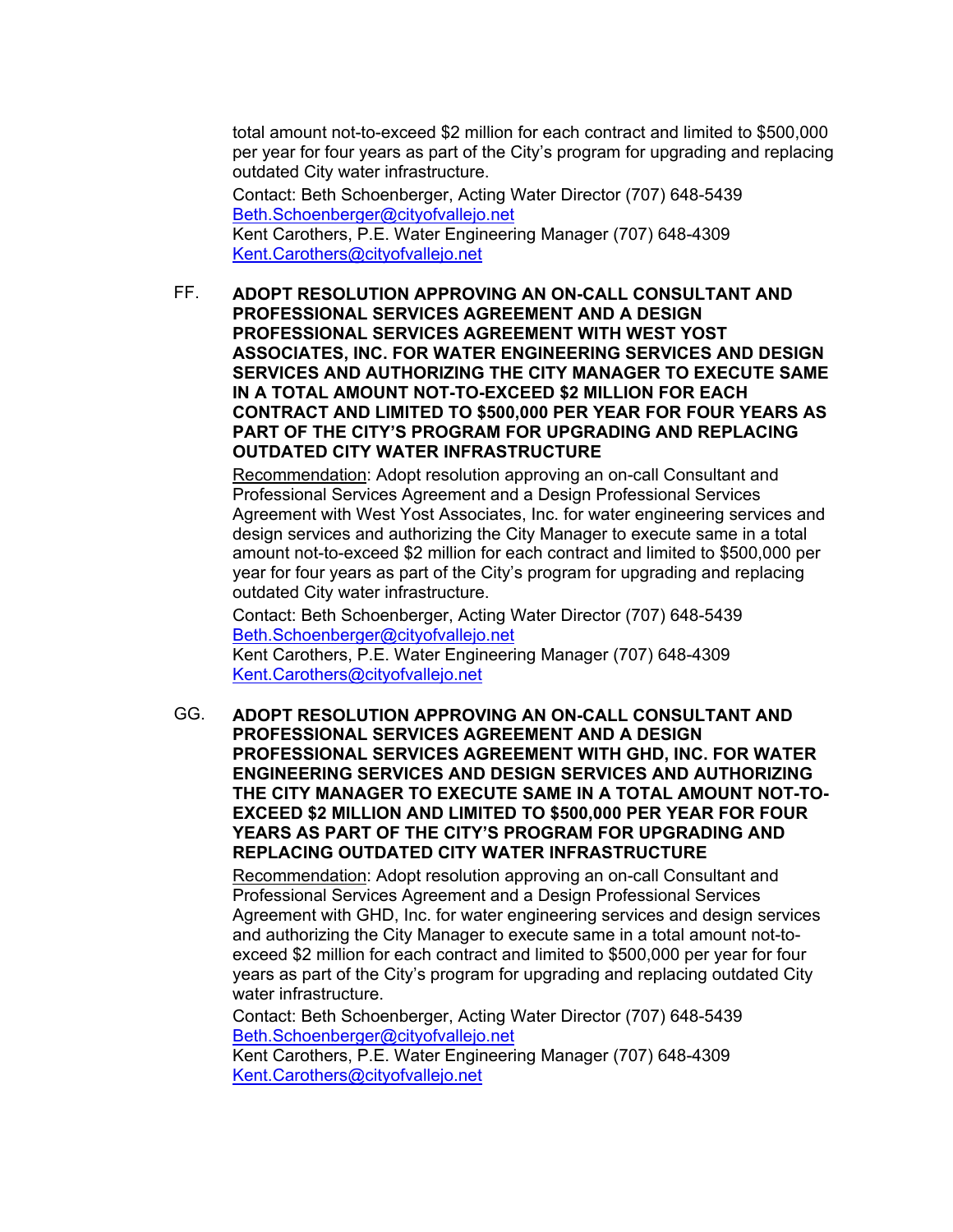# **9. ACTION CALENDAR**

*NOTICE: Members of the public wishing to address the Council on Action Calendar Items may do so in person by submitting a completed speakers card to the City Clerk or via ZOOM (https://ZoomRegular.Cityofvallejo.net), or via phone, by dialing (669) 900-6833. Enter Meeting ID: 914 0075 0676#. Press \*9 to digitally raise your hand from the phone. For additional instructions on how to speak remotely during public comment, please visit, www.cityofvallejo.net/publiccomment. Each speaker is limited to five minutes pursuant to Vallejo Municipal Code Section 2.02.420. In person speakers will be recognized first.*

#### A. **ADOPT A RESOLUTION ADOPTING THE SOLANO COUNTY MULTI-JURISDICTIONAL HAZARD MITITGATION PLAN**

Recommendation: Adopt a resolution adopting the Solano County Multi-Jurisdictional Hazard Mitigation Plan.

Contact: Melissa Tigbao, Acting Public Works Director (707) 648-4301 Melissa.Tigbao@cityofvallejo.net Derek Crutchfield, Acting Environmental Services Manager (707) 648-5346 Derek.Crutchfield@cityofvallejo.net

B. **CONSIDERATION AND POSSIBLE ADOPTION OF RESOLUTIONS**: **(1) DECLARING THE NORTH MARE ISLAND PROPERTY- APNs 0066-020- 130 AND 0066-020-140, AND PORTIONS OF 0066-020-110 AND 0066-020- 150 (PROPERTY) AS SURPLUS PROPERTY EXEMPT FROM THE PROVISIONS OF AB 1486 PURSUANT TO GOVERNMENT CODE SECTION 54234(a)(1) AND MAKING CEQA FINDINGS OF EXEMPTION RELATING THERETO; (2) MAKING CEQA FINDINGS AND APPROVING AN ADDENDUM TO THE PREVIOUSLY CERTIFIED FINAL ENVIRONMENTAL IMPACT STATEMENT / ENVIRONMENTAL IMPACT REPORT (EIS/EIR) FOR THE DISPOSAL AND REUSE OF MARE ISLAND NAVAL SHIPYARD PROJECT (1998) AND THE MARE ISLAND AMENDED AND RESTATED SPECIFIC PLAN PROJECT FINAL SUBSEQUENT ENVIRONMENTAL IMPACT REPORT (2005); (3) APPROVING THE NORTH MARE ISLAND DISPOSITION AND DEVELOPMENT AGREEMENT BETWEEN THE CITY OF VALLEJO AND THE NIMITZ GROUP LLC AND AUTHORIZING THE CITY MANAGER TO EXECUTE SAME AND ANY AND ALL OTHER DOCUMENTS NECESSARY TO EFFECTUATE THE PURCHASE AND SALE OF THE PROPERTY AND THE SUBLEASE OF THE NAVY PROPERTY; AND (4) AUTHORIZING EXECUTION OF THE SEVENTH AMENDMENT TO THE EXCLUSIVE NEGOTIATION AGREEMENT (ENA) WITH THE NIMITZ GROUP, LLC FOR THE PROPERTY**

Recommendation:

Adopt resolutions:

- 1. Declaring the North Mare Island Property APNs 0066-020-130 and 0066-020-140 and portions of 0066-020-110 and 0066-020-150 - (Property) as Surplus Property Exempt from the Provisions of AB 1486 pursuant to Government Code Section 54234(a)(1) and Making CEQA Findings of Exemption.
- 2. Making CEQA Findings and Approving an Addendum to the Previously Certified Final Environmental Impact Statement / Environmental Impact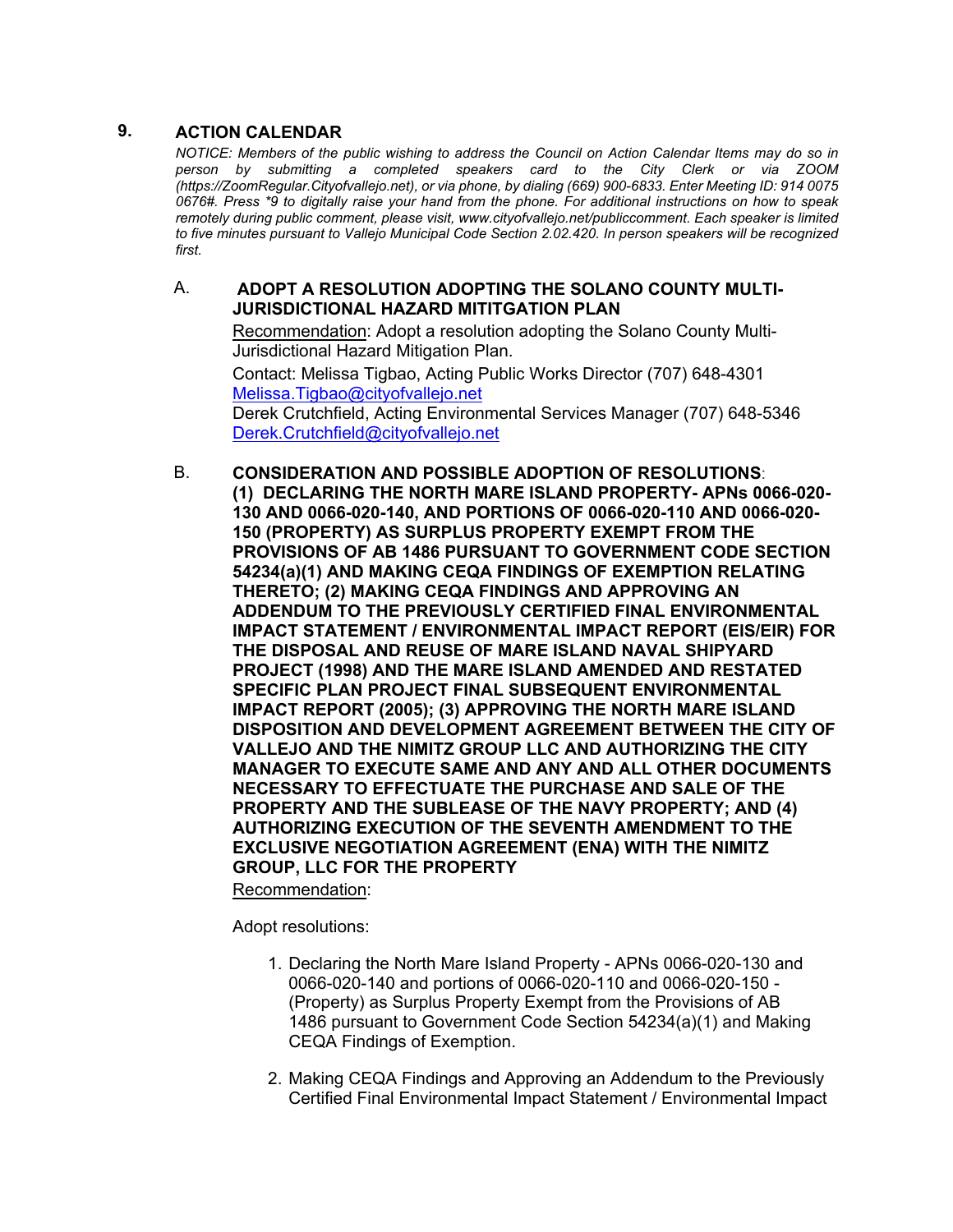Report (EIS/EIR) for the disposal and reuse of Mare Island Naval Shipyard Project (1998) and the Mare Island Amended and Restated Specific Plan Project Final Subsequent Environmental Impact Report (2005).

- 3. Approving the North Mare Island Disposition and Development Agreement between the City of Vallejo and The Nimitz Group, LLC and Authorizing the City Manager to Execute Same and any and all Other Documents Necessary to Effectuate the Purchase and Sale of the Property and the Sublease of the Navy Property.
- 4. Authorizing execution of the Seventh Amendment to the Exclusive Negotiation Agreement (ENA) with The Nimitz Group, LLC for the Property.

Contact: Gillian Hayes, Interim Assistant City Manager, (707) 648-4163 Gillian.Hayes@cityofvallejo.net Paul Kelley, Special Advisor to City Manager, Economic Development Manager, (707) 648-4109 paul.kelley@cityofvallejo.net Erin Hanford, Economic Development Program Manager, (707) 648-5406 erin.hanford@cityofvallejo.net

# C. **POLICE OVERSIGHT MODEL PUBLIC OUTREACH PLAN**

Recommendation: Staff recommends that the City Council receive and provide input, if any, on the public outreach/community engagement plan for police oversight.

Contact: Mike Malone, Interim City Manager (707) 648-45766 Mike.Malone@cityofvallejo.net Veronica A.F. Nebb, City Attorney (707) 648-4545 Veronica.Nebb@cityofvallejo.net

#### D. **REQUEST FROM COUNCILMEMBER DEW TO ADD AN AGENDA ITEM AT A SUBSEQUENT MEETING REGARDING "VALLEJO EARLY LEARNING CENTER" AND POSSIBLE PARTNERSHIP**

Recommendation: Consider Councilmember Dew's request and direct staff to prepare and present relevant materials at a subsequent meeting Contact: Councilmember Dew Pippin.Dew@cityofvallejo.net

# **10. INFORMATION CALENDAR**

NOTICE: Members of the public wishing to address the Council on Information Calendar Items may do so in person by submitting a completed speakers card to the City Clerk or via ZOOM (https://ZoomRegular.Cityofvallejo.net), or via phone, by dialing (669) 900-6833. Enter Meeting ID: 914 0075 0676#. Press \*9 to digitally raise your hand from the phone. For additional instructions on how to speak remotely during public comment, please visit, www.cityofvallejo.net/publiccomment. Each speaker is limited to